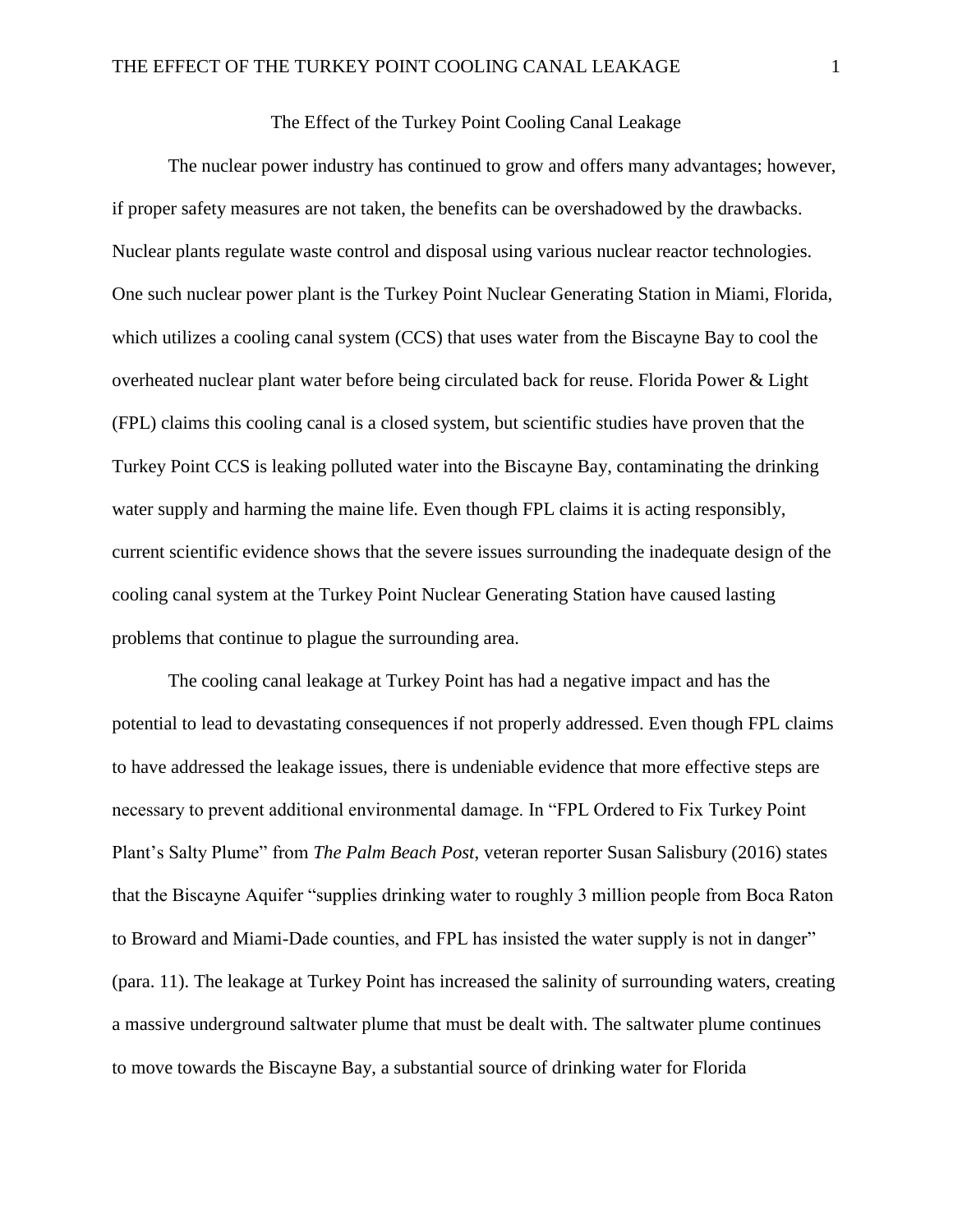residents. Continued movement of the saltwater plume clearly indicates that the water supply is in danger, suggesting that FPL's claim is incorrect. Supposing that the saltwater plume managed to advance to the point that it reaches the well waters and the Biscayne Bay, the drinking water supply would be contaminated. If there's contamination in the water supply, it could cause dehydration, ingestion of radioactive isotope tracers, long and costly water treatment, and health problems for animals and humans. To control the rising salinity, FPL plans to pump supplementary cooling water from the Biscayne Aquifer into the CCS in hopes that it'll decrease the rate of saltwater intrusion. In the study "The Cooling-Canal System at the FPL Turkey Point Power Station," David Chin (2016), a professor of Civil and Environmental Engineering at the University of Miami, explains that the problem with the pumping system is that adding lower salinity water into the CCS "exacerbate[s] the inland intrusion of saltwater originating from the CCS" (p. 2). Rather than solving the problem, FPL's pumping solution will only raise the CCS's water level and cause a greater saltwater leak from the Turkey Point CCS, harming the environment and endangering the water supply. The effect of the pumping operation on saltwater intrusion in the Biscayne Aquifer are issues that have been yet to be addressed.

Scientific evidence and studies have shown that Turkey Point's outdated CCS is leaking polluted water into Biscayne Bay. In "Canal Leaks Threaten Miami Water" from *Engineering News-Record*, Thomas Armistead (2016), a veteran engineering industry news reporter, quotes officials and researchers on the Turkey Point canal leak who have concluded that the CCS at Turkey Point is most likely "the major contributing cause of the continuing westward movement of the saline water interface" (p. 8-9). The CCS functions as a radiator by lowering the water temperature using convective heat transfer and radiated heat loss. The cooling water is then moved to the CCS after receiving heat and pumped throughout many canals. Because the CCS is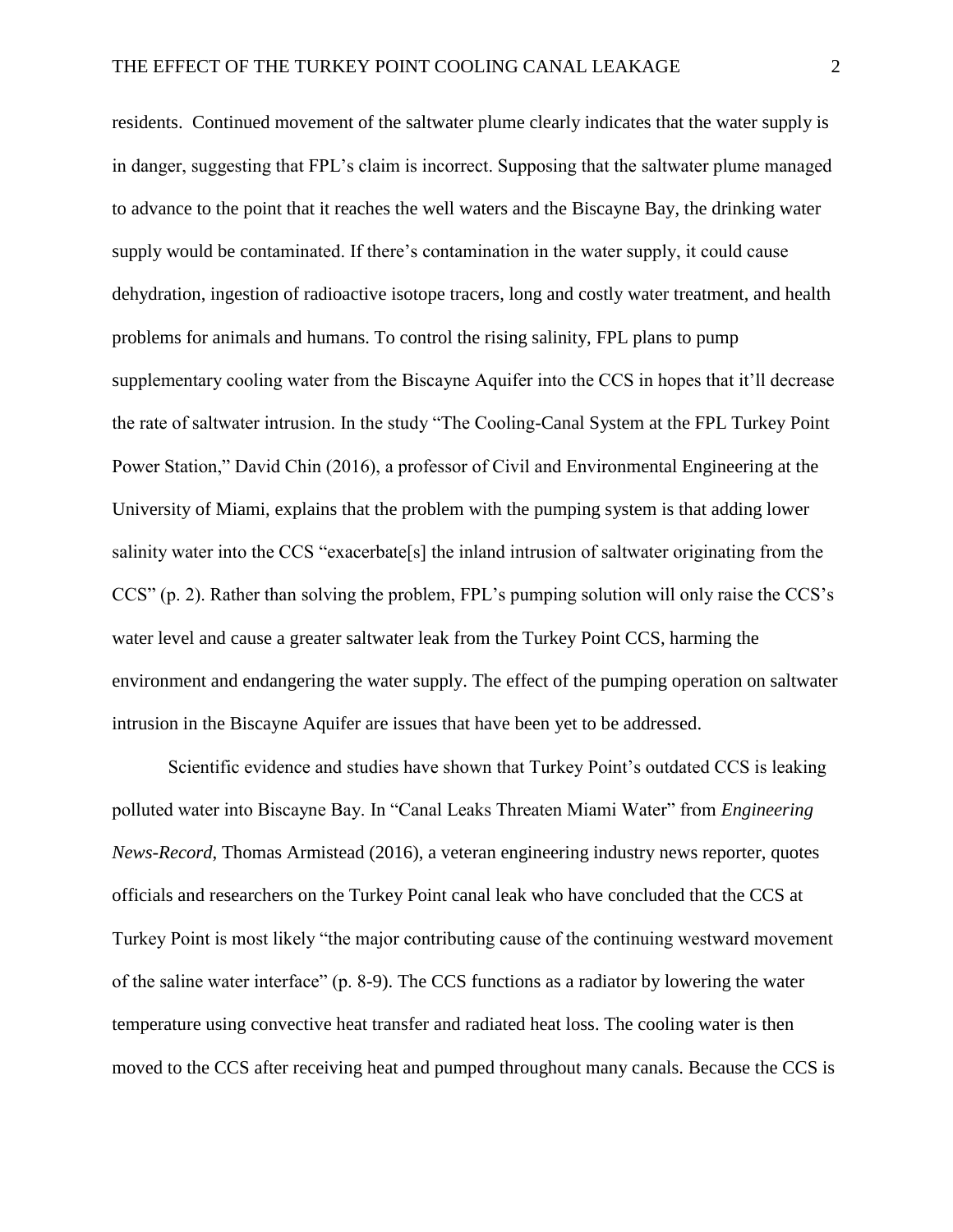unlined, it is directly connected to groundwater, contributing to water pollution. In the previously mentioned study titled "The Cooling-Canal System at the FPL Turkey Point Power Station," Chin (2016) examines issues that need to be addressed regarding salinity and temperature levels, and the issues with the "migration of the plume of cooling canal water into the groundwater" (p. 1). The temperature and salinity of the cooling canal water has been increasing and it is leaking out of the canal, causing an increase in algae blooms, which can harm wildlife and the ecosystem. For instance, a profusion of algae can suffocate the marine life in the Biscayne Bay by blocking sunlight, which in turn blocks underwater photosynthesis. The attempt to solve this issue through the pumping operation only exacerbates the problem by adding to the leakage. Scientific studies have shown that the flawed cooling canal system at Turkey Point is causing problems that harm the surrounding ecosystems.

Due to the harmful effects of the nuclear leakage, engineers should implement new technology to solve and control the cooling canal leakage at Turkey Point. The CCS at Turkey Point has caused unnecessary leakages that could be fixed by using other methods of cooling. In the article "Cooling Power Plants," the World Nuclear Association (2015), an international organization that promotes nuclear power, describes cooling towers, which are a more efficient cooling method that could be used at Turkey Point. One way of using cooling towers is dry cooling, where "high forced draft air flow through a finned assembly like a car radiator" is used to cool the plant (para. 7). Even though keeping the current CCS at Turkey Point is convenient, it risks leakage since it is unlined. Currently, the CCS uses water from Biscayne Bay to run through the condensers. During the cooling process the hyper-saline water from the nuclear plant leaks into the Biscayne Bay water and when the cooling water is sent back out into the environment it has the potential to contaminate the drinking water in the Biscayne Bay. It is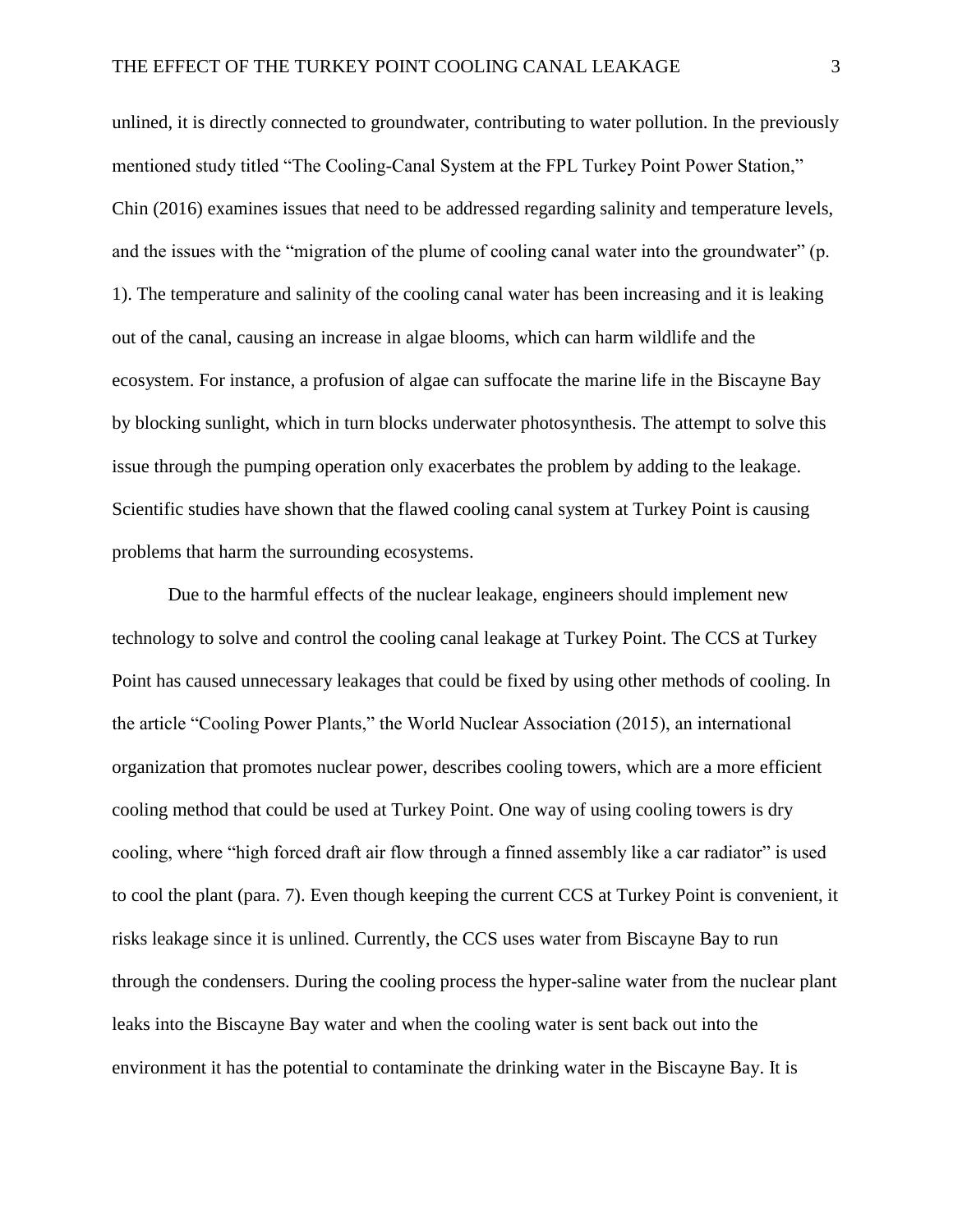imperative that the leaking CCS is replaced. Ultimately, using cooling towers would be less harmful to the environment. Instead of using an outside water source to cool water from the nuclear plant, cooling towers run a high airflow across the water to remove heat through evaporation. By eliminating the use of Biscayne Bay water, cooling towers prevent further leakages of polluted water into the drinking water supply. Therefore, the most effective way to prevent further leakage of contaminated water into the Biscayne Bay is to replace the CCS with current technology, like cooling towers. Bill Powers (2016), an engineer with degrees in environmental sciences and mechanical engineering, mentions another solution in his recent technical report entitled "Closed Cycle Cooling Tower Feasibility Assessment for Turkey Point Nuclear Units 3 and 4." Powers proposed implementing cooling towers that use indirect cooling, where pushing an upward current of air through water droplets cool the air. Instead of using the water from the Biscayne Bay for cooling, a more sustainable water source like "reclaimed water from the Miami-Dade Water and Sewer Department Miami-Dade County Reuse Water" could be used (p. 1). Implementing this new technology for the infrastructure is much more efficient. Installing cooling towers would protect the area around Turkey Point from continued aquifer contamination, increased saltwater intrusion, and polluted water leakages into the Biscayne Bay.

As of now, the cooling canal leakage at the Turkey Point Nuclear Generating Station is an urgent issue that can lead to detrimental effects on the people and the environment. Even though FPL claims it is addressing the leakage, the proposed solutions aren't addressing the source of the problem: the flawed cooling canal design. If the cooling canal system isn't changed or replaced, problems can build up and cause harmful effects that are difficult to solve. Notably, the build-up of polluted water from the leak can create disasters like the saltwater plume in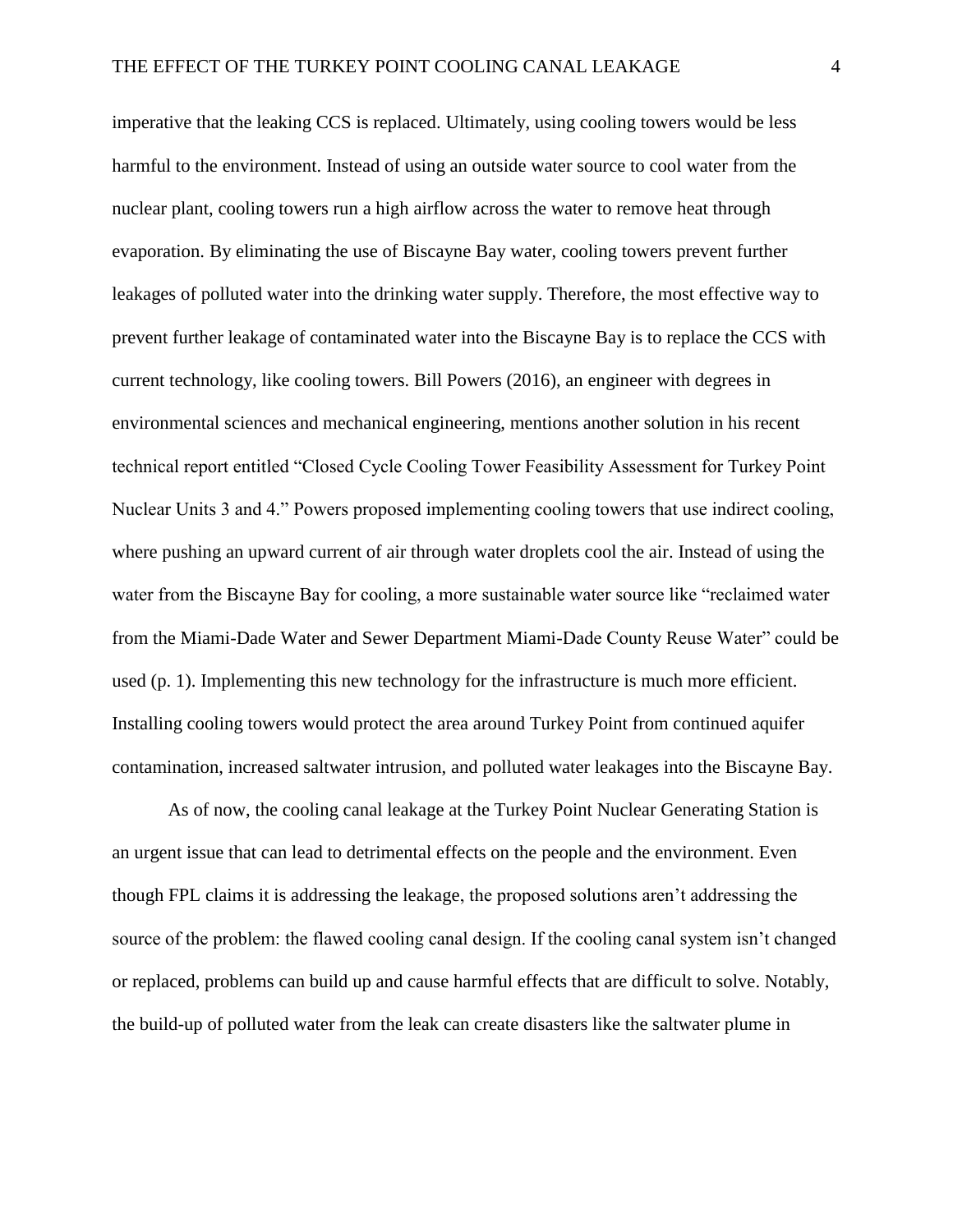Miami. Without implementation of cooling towers, the Turkey Point cooling canal leakage could result in large-scale, lasting problems. WORD COUNT: 1320